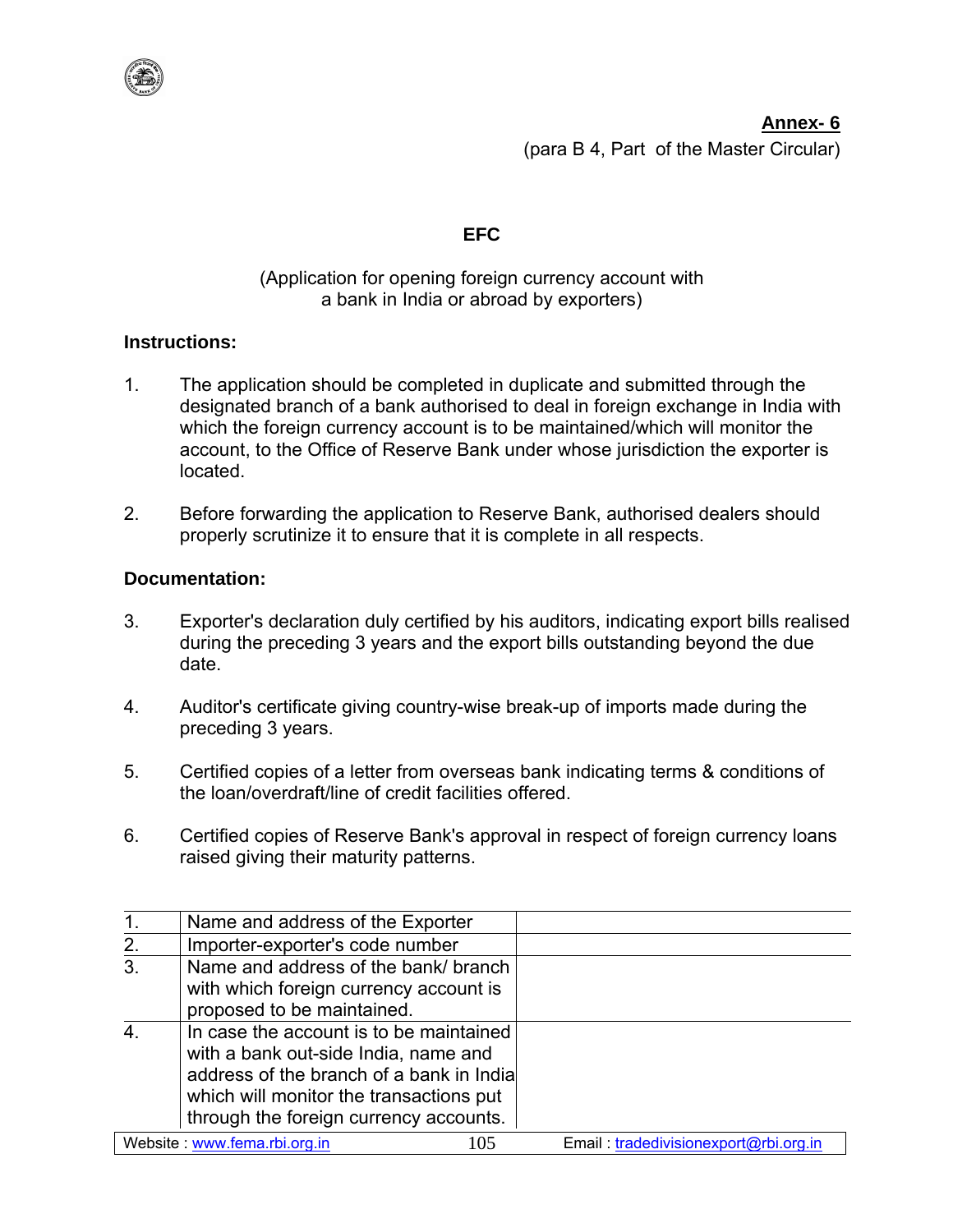| 5.             | Details of exports made and proceeds                                                                                                                                                                                                 |  |  | Financial                                                |               |         | Total   Amount  Outstanding<br>at |
|----------------|--------------------------------------------------------------------------------------------------------------------------------------------------------------------------------------------------------------------------------------|--|--|----------------------------------------------------------|---------------|---------|-----------------------------------|
|                | realised during the period the<br>preceding                                                                                                                                                                                          |  |  | Year                                                     |               |         | exports realised the end of the   |
|                | 3 years and outstanding at the end of<br>the period.                                                                                                                                                                                 |  |  |                                                          | made<br>(Rs.) | (Rs.)   | period<br>(Rs.)                   |
|                |                                                                                                                                                                                                                                      |  |  |                                                          |               |         |                                   |
| 6.             | Details of imports made Calendar Year<br>Country Amount (Rs.) during the<br>preceding<br>3 years, country-wise.                                                                                                                      |  |  | <b>Financial Year</b>                                    |               | Country | Amount (Rs.)                      |
| 7 <sub>1</sub> | In case the account is proposed to be<br>opened with a bank abroad, indicate<br>the details of arrangements made for<br>availing of loans/ overdrafts/lines of<br>credit from the bank with which the<br>account will be maintained. |  |  |                                                          |               |         |                                   |
| 8.             | Quarterwise projections of export<br>receipts to be cred- ited to the account<br>and payments in foreign exchange<br>(itemwise) to be made from the account<br>under various heads, during the next<br>year.                         |  |  |                                                          |               |         |                                   |
| 9.             | Whether the applicant's name has<br>been/was placed on exporters' caution<br>list at any time.                                                                                                                                       |  |  |                                                          |               |         |                                   |
| 10.            | Details of foreign currency loan raised<br>by the exporter and their maturity<br>patterns.                                                                                                                                           |  |  |                                                          |               |         |                                   |
| 11.            | Any other information that the applicant<br>may like to provide in support of this<br>application.                                                                                                                                   |  |  |                                                          |               |         |                                   |
|                | Place:                                                                                                                                                                                                                               |  |  |                                                          |               |         |                                   |
| Date:<br>Stamp |                                                                                                                                                                                                                                      |  |  | (Signature of Applicant/Authorised<br>Official)<br>Name: |               |         |                                   |

 Designation: **..................................................**

(Space for Authorised Dealer's comments)

**............................................................**